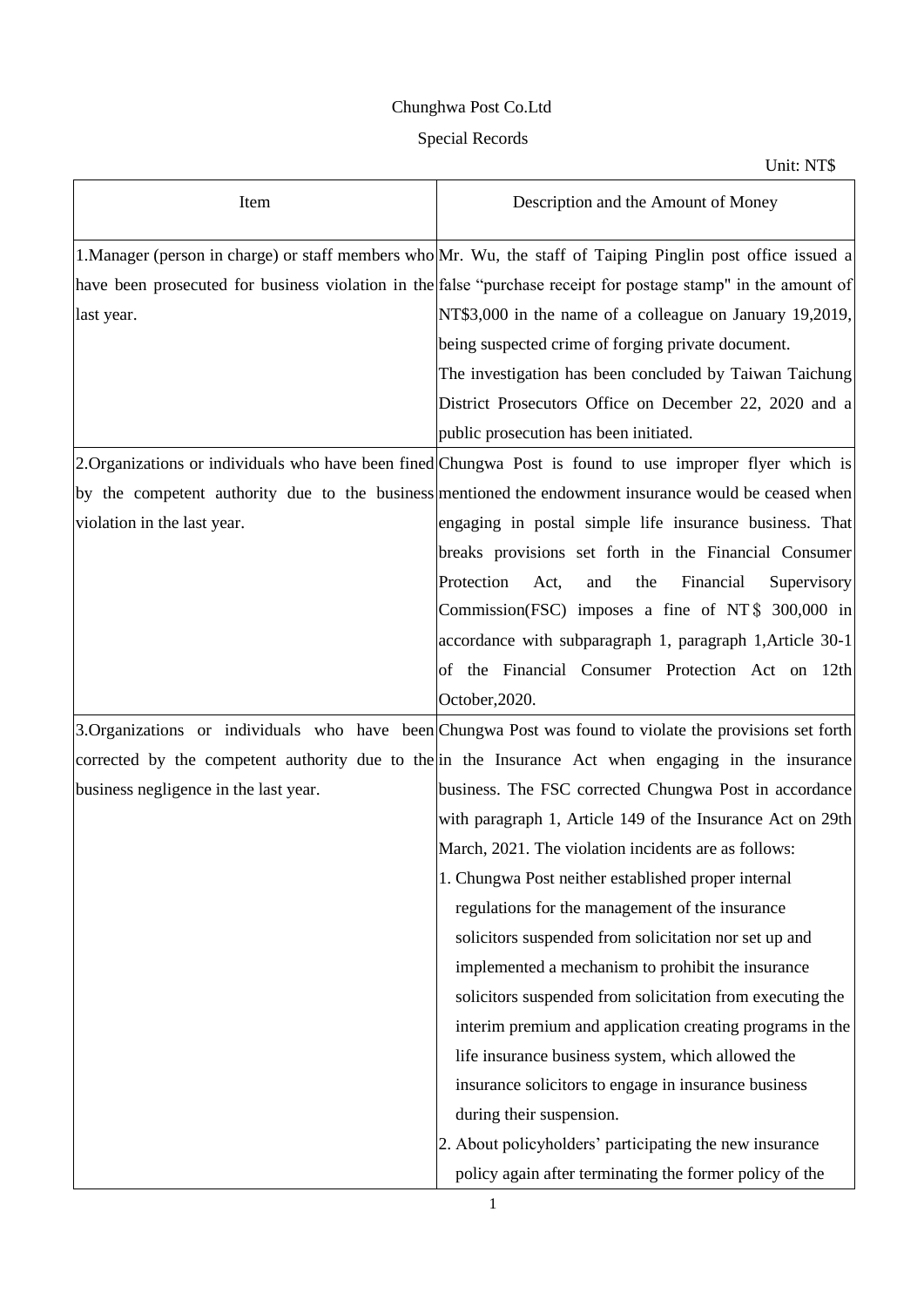same insurance product, Chungwa Post did not ask the insurance solicitors and underwriters to check on the reason for that behavior based on the new mechanism, so as to assess the need and applicability of policyholders.

- 3. As to policy loan applications, Chungwa Post did not follow the internal rules of conservation to ask the applicants to provide a letter of agreement signed by insurants who are juvenile and above 7 years old.
- 4. Chungwa Post eatablished the internal regulation of deferred acceptance of the insurance policy for the insurants who is under 5 years old and suffering from "hearing impairments". Chungwa Post did not consider offering the proposers an option to purchase the life insurance product by using exclusion rider and did not implement the internal regulation of the underwriting.
- 5. Chunghwa Post neither assessed the risk of asset-liability mismatching and the liquidity of disposal of investment upon maturity of insurance policies nor considered the conditions for repayment and early redemption of bonds in the process of decision-making or risk assessment or had relevant internal regulations regarding capital utilization in place.
- 6. Chunghwa Post neither included in the national risk assessment of any bond ETF whose investment area is clearly known as a single country nor set the numerical control over each stock traded on a single day. It did not analyze the effect of the disposal of investment assets and had no relevant internal controls over risk management.
- 7. Chunghwa Post did not manage its foreign investment properly, which was detrimental to the effectiveness of risk management and sound business operations.